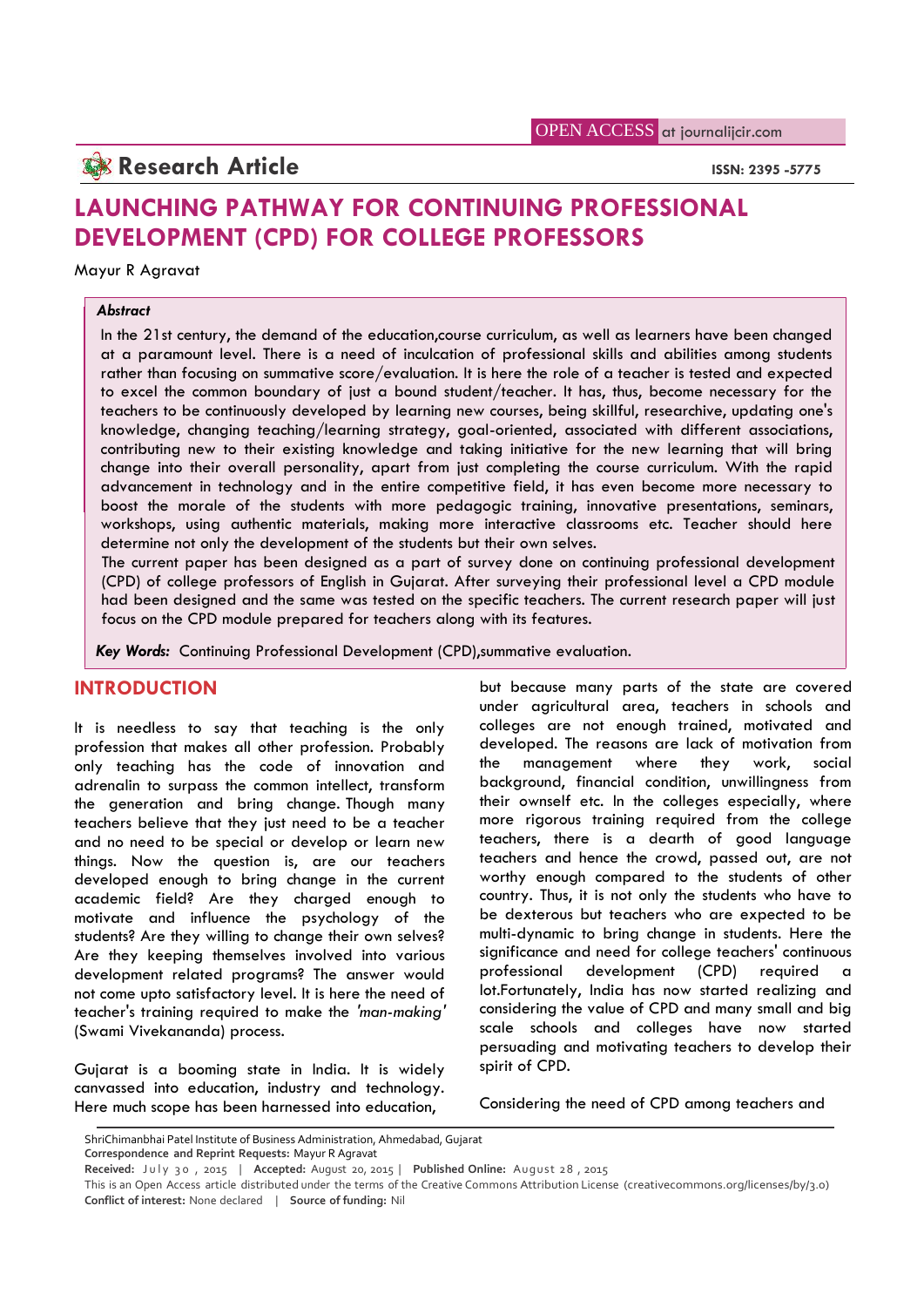creating awareness related the same, it was thought to prepare a CPD module. The current paper thus presents the same module that can be presented as a pathway to follow CPD. In actual, this CPD module was carried out upon some college teachers and their answers were recorded who showed a paramount change in their perception about CPD and planned to continue CPD for long to make themselves and like rea education better.The CPD module had been designed with a clear focus on understanding the concept of CPD. Four units have been designed,

- 1. UNIT-1 Introduction to CPD Reframing the approach
- 2. UNIT-2 Exploring Web 2.0-Tools for Classroom Teaching and Professional Development
- 3. UNIT-3 Continuous Professional Development

for Language Teachers

4. UNIT-4 Formative & Summative Assessment

A CPD module designed by keeping in mind the modern need of the teacher education. There have been various activities designed under all the units like reading articles based on word and pdf file, scope for self-reflection, filling up questionnaire etc. It had been tried to make the module as interactive as possible to get genuine and interest-oriented responses from the college teachers.At the end of the module, after the analysis, it was seen that the teachers have reflected a lot about their self-hidden-need for CPD. They were rather really happy and contemplative enough about the module and learning that took place throughout completing the module.

| <b>Table 1</b> Time-frame |                                                                                                           |                                                                                          |                     |                             |
|---------------------------|-----------------------------------------------------------------------------------------------------------|------------------------------------------------------------------------------------------|---------------------|-----------------------------|
| Unit                      | <b>Title</b>                                                                                              | <b>Content-Resources-Activities</b>                                                      | Time                | <b>Check-list Tick-mark</b> |
| $CPD - 1$                 | CPD - Reframing the<br>approach                                                                           | Researcher's note (word)                                                                 | 15min.              |                             |
|                           |                                                                                                           | Ways of growing your CPDs (pdf)                                                          | 15min.              |                             |
|                           |                                                                                                           | TESOL - CPD reading (pdf)                                                                | 30min.              |                             |
|                           |                                                                                                           | Strategies for Professional Development _Jack Richards (video)                           | 01.00-hr.           |                             |
|                           |                                                                                                           | What is CPD? (video)                                                                     | 05min.              |                             |
|                           |                                                                                                           | Professional Development for Busy Teachers (pdf)                                         | 05min.              |                             |
|                           |                                                                                                           | 10-characteristics of highly Effective Teachers (pdf)                                    | 15min.              |                             |
|                           |                                                                                                           |                                                                                          | 10min.              |                             |
|                           |                                                                                                           | CPD as an Action (ppt)                                                                   | Total=2hrs          |                             |
| $CPD - 2$                 | Exploring Web 2.0: Tools for<br>Classroom Teaching and<br><b>Professional Development</b>                 |                                                                                          | 35min.              |                             |
|                           |                                                                                                           | Exploring Web 2.0-Tools for Classroom Teaching and Professional                          | 10min.              |                             |
|                           |                                                                                                           | Development (word)<br>Task - 1                                                           |                     |                             |
|                           |                                                                                                           |                                                                                          | 05min.              |                             |
|                           |                                                                                                           | Description of Web Tools 2.0 (pdf file)<br>Innovations in Language Teaching (a video)    | 07min.              |                             |
|                           |                                                                                                           | Introductory videos (1. A Vision of Students today, 2. Networked                         | 10min.              |                             |
|                           |                                                                                                           | student)                                                                                 |                     |                             |
|                           |                                                                                                           | Task $-2$                                                                                |                     |                             |
|                           |                                                                                                           | Overview of the tools used in the course                                                 | $15$ min.           |                             |
|                           |                                                                                                           | Social networking in Plain English                                                       | 02min.              |                             |
|                           |                                                                                                           | Blogs [1. Blogging (pdf), 2. Edmodo (pdf& video), 3. Edublogs                            | 01.00hr.            |                             |
|                           |                                                                                                           | (pdf& video)]                                                                            |                     |                             |
|                           |                                                                                                           | Using Wiki (pdf& video)                                                                  | 25min.              |                             |
|                           |                                                                                                           | Diigo – bookmarking sites (pdfs& video)                                                  | 10min.              |                             |
|                           |                                                                                                           | Voki (ppt& video)                                                                        | 10min.              |                             |
|                           |                                                                                                           |                                                                                          | Total=2hrs          |                             |
|                           |                                                                                                           | Additional/Optional: Google for Schools                                                  | 35min.              |                             |
| $CPD - 3$                 | <b>CPD - Continuous Professional</b><br>Development for Language<br>Teachers                              | British Council - Teacher Training (video)                                               | 05min.              |                             |
|                           |                                                                                                           | Professional Development for English Language Teachers (pdf)-                            | 01.30hrs.           |                             |
|                           |                                                                                                           | (Webinar, Observation, Reflection, Journals, Mentoring, CPD                              | $(+45$ min. of      |                             |
|                           |                                                                                                           | Groups, Membership, Research, Publishers, Portfolio, Specialization, Reflective answers) |                     |                             |
|                           |                                                                                                           | Training, Workshops/Conferences)                                                         |                     |                             |
|                           |                                                                                                           | Regional & Professional Networks (pdf)-(ELTAI, AINET, AITEFL,                            | 10min.              |                             |
|                           |                                                                                                           | <b>FORTELL)</b>                                                                          |                     |                             |
|                           |                                                                                                           | The core Principles of Professional Development (pdf)                                    | $15$ min.           |                             |
|                           |                                                                                                           | Webinar (Please watch any-one Webinar of your choice -                                   |                     |                             |
|                           |                                                                                                           | preferably 3 <sup>rd</sup> one)                                                          | 01.00hr.            |                             |
|                           |                                                                                                           |                                                                                          | Total=3hrs          |                             |
| $CPD - 4$                 | EFL ASSESSMENT: 'Assessment:<br>Summative and Formative<br>Practices in Language<br>Learning and Teaching | Researcher's note (word)                                                                 | 45min.<br>$15$ min. |                             |
|                           |                                                                                                           | Principles of language assessment (ppt)                                                  | 30min.              |                             |
|                           |                                                                                                           | Traditional v/s Alternative assessment (pdf) (with reference of                          | 01.00hr.            |                             |
|                           |                                                                                                           | Formative & Summative)                                                                   | 15min.              |                             |
|                           |                                                                                                           | Types of Assessment & Feedback (pdf)                                                     | 05min.              |                             |
|                           |                                                                                                           | Formative Assessment (pdf)                                                               | 10min.              |                             |
|                           |                                                                                                           | Revised Bloom's Taxonomy (word)                                                          | 01.00hr.            |                             |
|                           |                                                                                                           | Keeping a portfolio (3 files)                                                            | 10min.              |                             |
|                           |                                                                                                           | My Reflections (word)                                                                    | 45min.              |                             |
|                           |                                                                                                           | Rubrics (Folder with files)                                                              | Total=4hrs          |                             |
|                           |                                                                                                           | <b>Optional Readings</b>                                                                 | 10min.              |                             |

13.15 Hours of Module  $+ 45$  min of questionnaire  $= 14$  Hours, 3 weeks.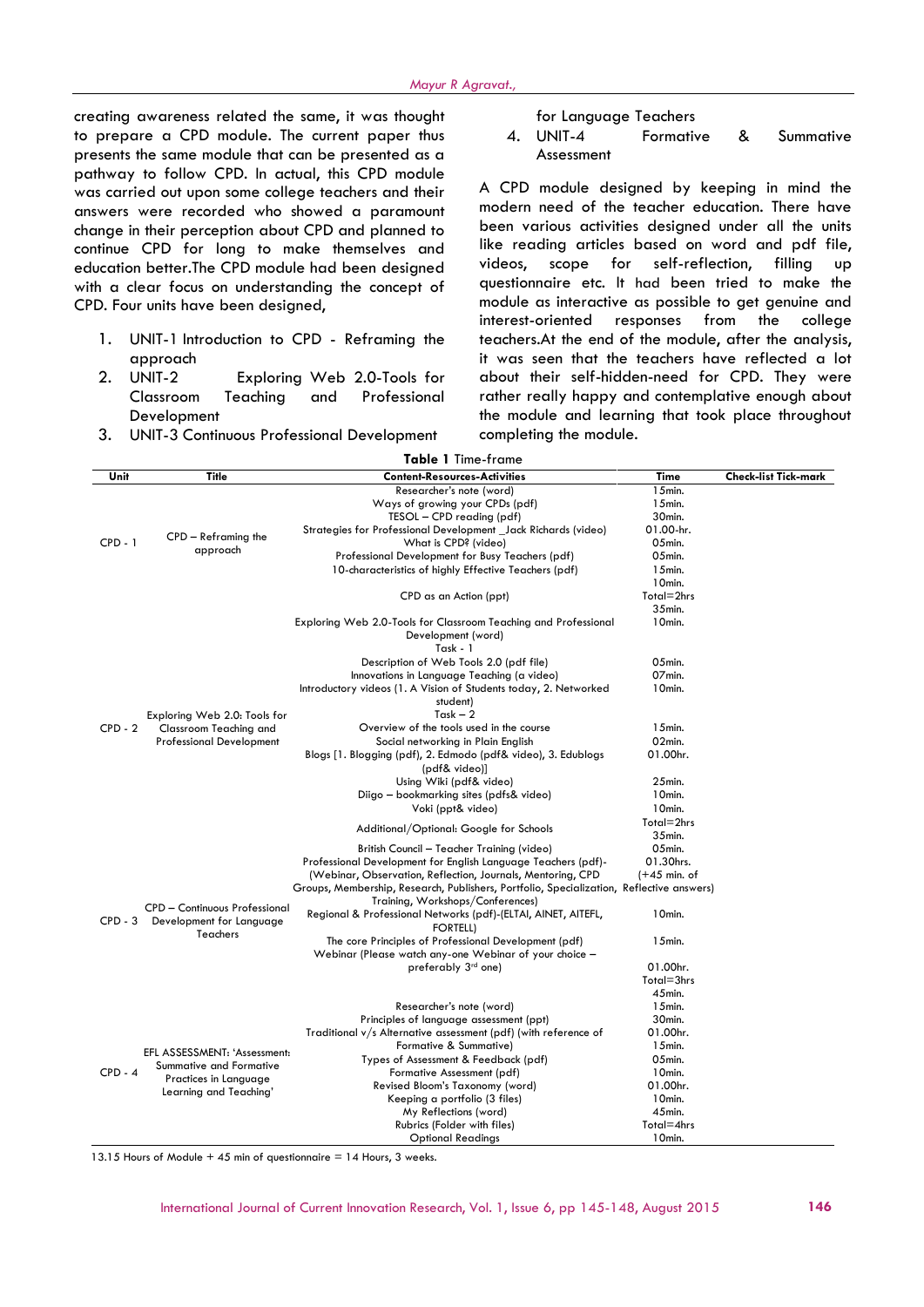### **Teaching And Learning Of Cpd Module-Gujarat Based**

The module had been designed keeping in mind limited CPD resources available in Gujarat, academic and cultural context of the region, and the fact presented by some of the college professors. It was expected that the proposed CPD module will bring change or atleast create awareness among college teachers of English about the need of professional development related skills in the 21<sup>st</sup> century. The four modules, presented, comprise of four different categories under CPD that helps to accelerate the spirit of reflective practitioner and will emphasise teachers' role as a multi-tasker. The successful completion of the whole CPD module will affect the psychology of teachers and bring development in the current teaching and learning setting.

#### **The Audience**

The module had been presented to college teachers, of Gujarat, for their professional development. The content strongly emphasised on the need and value of professional development activities. Teachers who were in the initial period of their career as well as experienced one will be/were benefitted out of it. Material resources from useful publications, professional bodies and prepared by the researcher were provided to support the theme of CPD and to influence the need of CPD among college teachers.

#### **Aims & Objectives**

- To give, bridge the gap, provision for continuous professional development (CPD) for college teachers
- To review roles and responsibilities of college teachers
- To identify priorities and setting goals for CPD
- To introspect and bring change in the current methodologies of teaching and learning
- To accelerate the process of CPD by involving college teachers into various activities
- To know about available avenues in Gujarat and India for CPD
- Integrating technology in classroom as a part of professional development
- Understanding authentic assessment practices by using check-lists and rubrics
- Preparing short-term and long-term CPD plans as a part of CPD module

#### **Cpd Module Reflection**

My experience about the CPD Module was like a very first voyage of a sailor. When I started reading the module, I practically found myself as a teacher who needs to learn and apply a lot yet. "CPD Framework-India" made me realize that my journey as a teacher is just on the initial stage. Still I have miles to go. I could differentiate my areas of teaching in awareness, understanding and so on for the quality in the classroom

Four units gradually taught me the real methods of teaching, evaluating, developing and enjoying teaching, Very useful tools like Voki, Diggo, Blogs, Wikies and educational social networking sites like Edmodo, E-mails are like well armed soldier in the war. I decided to use maximum of these relevant tools appropriately in the classroom. Indeed Gujarati – English lecturers are in need of training, seminars related to Professional Development. I do agree with you to make CPD as compulsory subject in all the colleges of Gujarat.

While going through the experience of CPD Module survey, I just remember the few line which hits me, while am attending a seminar, "Before 150 years we were in age of farming, 100 years before – age of mechanism, 50 years before age of Technology and communication and today we are in the age of Information". The Module just proves it right, it bridges the gap between traditional technique of professionalism and upcoming latest version of working area. Information is the basic resource of all profession in current scenario. You have to be updated as we update our electronic devices otherwise it be outdated, we to be outdated.

The material resources of module gives you a chance to be catch the way the world be today. We learn how the mass media & communication, Internet facilities & new easily accessible application be used to get the information running all around the world so easily.

As we all know today's students being tag as cyber child they are aware and upgraded with all new technology and advancement, psychology and be more impacting and effective in your professional career.

## **CONCLUSION**

CPD module had rightly catered the need of decoding the concept of continuing professional